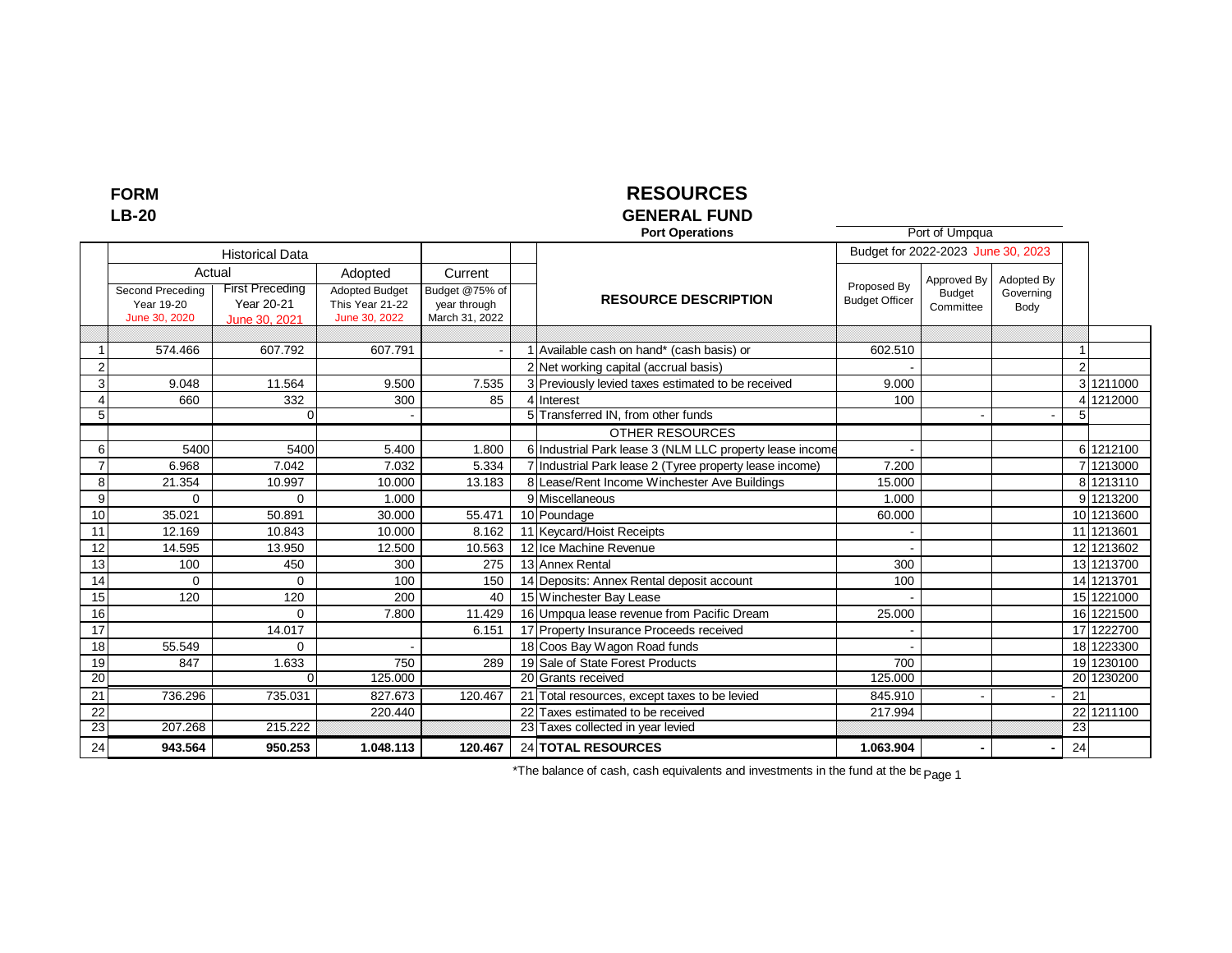#### **REQUIREMENTS SUMMARY ALLOCATED TO AN ORGANIZATIONAL UNIT OR PROGRAM & ACTIVITY GENERAL FUND**

|                 |                                                           |                                                       |                                                                      |                                                             |                                                    |                                      |                                    | Port of Umpqua                  |                |             |
|-----------------|-----------------------------------------------------------|-------------------------------------------------------|----------------------------------------------------------------------|-------------------------------------------------------------|----------------------------------------------------|--------------------------------------|------------------------------------|---------------------------------|----------------|-------------|
|                 |                                                           | <b>Historical Data</b>                                |                                                                      |                                                             |                                                    |                                      | Budget for 2022-2023 June 30, 2023 |                                 |                |             |
|                 | Actual<br>Second Preceding<br>Year 19-20<br>June 30, 2020 | <b>First Preceding</b><br>Year 20-21<br>June 30, 2021 | Adopted<br><b>Adopted Budget</b><br>This Year 21-22<br>June 30, 2022 | Current<br>Budget @75% of<br>year through<br>March 31, 2022 | <b>REQUIREMENTS FOR:</b><br><b>Port Operations</b> | Proposed By<br><b>Budget Officer</b> | Approved By<br>Budget<br>Committee | Adopted By<br>Governing<br>Body |                |             |
|                 |                                                           |                                                       |                                                                      |                                                             |                                                    |                                      |                                    |                                 |                |             |
|                 |                                                           |                                                       |                                                                      |                                                             | <b>PERSONNEL SERVICES</b>                          |                                      |                                    |                                 |                |             |
| $\mathbf{1}$    | 56.500                                                    | 58.195                                                | 61.200                                                               | 45.904                                                      | 1 Manager                                          | 65.700                               |                                    |                                 |                | 1 1310000   |
| $\overline{2}$  | 26.770                                                    | 29.280                                                | 33.000                                                               | 22.700                                                      | 2 Administrative Assistant                         | 34.000                               |                                    |                                 |                | 2 1310400   |
| $\overline{3}$  | 23.832                                                    | 24.488                                                | 45.000                                                               | 7.702                                                       | 3 Other Personnel                                  | 35.000                               |                                    |                                 |                | 3 1310500   |
| $\overline{4}$  | 38.852                                                    | 43.263                                                | 49,000                                                               | 35.736                                                      | 4 Payroll Liabilities/Benefits                     | 55.000                               |                                    |                                 |                | 4 1310101   |
| 5               | 145.954                                                   | 155.225                                               | 188.200                                                              | 112.041                                                     | <b>5 TOTAL PERSONNEL SERVICES</b>                  | 189.700                              | 0                                  | $\bf{0}$                        | 5 <sub>l</sub> |             |
| 6               | 2,25                                                      | 2.75                                                  | 3,75                                                                 | 2.75                                                        | 6 Total Full-Time Equivalent (FTE)                 | 2,00                                 | 2,00                               | 2.00                            | 6              |             |
|                 |                                                           |                                                       |                                                                      |                                                             | MATERIALS AND SERVICES                             |                                      |                                    |                                 |                |             |
| $\overline{7}$  | $\Omega$                                                  | 110                                                   | 500                                                                  |                                                             | 7 Accounting                                       | 1.000                                |                                    |                                 |                | 7 1321900   |
| 8               | 9.164                                                     | 26.528                                                | 30.000                                                               | 18.114                                                      | 8 Professional Services                            | 50.000                               |                                    |                                 |                | 8 1321901   |
| 9               | 3.270                                                     | 246                                                   | 7.000                                                                | 442                                                         | 9 Executive Expenses/Travel/Training               | 10.000                               |                                    |                                 |                | 9 1322000   |
| 10              | 8.350                                                     | 8.650                                                 | 9.000                                                                | 8.750                                                       | 10 Audit                                           | 10.000                               |                                    |                                 |                | 10 1322100  |
| 11              | 651                                                       | 480                                                   | 1.500                                                                | $\overline{\phantom{a}}$                                    | 11 Office Machine Upgrades                         | 2.000                                |                                    |                                 | 11             | 1322199     |
| 12              | 1.536                                                     | 1.984                                                 | 2.000                                                                | 1.750                                                       | 12 Office supplies                                 | 3.000                                |                                    |                                 | 12             | 1322200     |
| $\overline{13}$ | 394                                                       | 629                                                   | 1.500                                                                | 139                                                         | 13 Building supplies                               | 1.500                                |                                    |                                 |                | 13 13 22201 |
| $\overline{14}$ | 604                                                       | 1.053                                                 | 3.500                                                                | 2.573                                                       | 14 Dock Maintenance                                | 3.500                                |                                    |                                 |                | 14 1322202  |
| 15              | 9.070                                                     | 9.614                                                 | 15.000                                                               | 5.706                                                       | 15 Facilities Maintenance/Services                 | 15.000                               |                                    |                                 |                | 15 1322203  |
| 16              | 3.209                                                     | 4.146                                                 | 7.500                                                                | (77)                                                        | 16 Fork Lift Maintenance                           |                                      |                                    |                                 |                | 16 1322205  |
| $\overline{17}$ | 2.696                                                     | 3.416                                                 | 6.000                                                                |                                                             | 2.053 17 Ice Machine Maintenance                   | 5.000                                |                                    |                                 | 17             | 1322206     |
| 18              | 3.550                                                     | 3.944                                                 | 5.500                                                                | 3.311                                                       | 18 Telephone (phones/internet)                     | 5.500                                |                                    |                                 |                | 18 1322300  |
| 19              | 14.464                                                    | 15.628                                                | 20.000                                                               | 9.614                                                       | 19 Utilities (city, garbage, PUD, web site)        | 15.000                               |                                    |                                 |                | 19 1322301  |
| 20              | 1.519                                                     | 1.143                                                 | 5.000                                                                |                                                             | 20 Business Support Services                       | 5.000                                |                                    |                                 |                | 20 1322310  |
| $\overline{21}$ | 15.745                                                    | 17.041                                                | 30.000                                                               | 19.151                                                      | 21 Insurance                                       | 30.000                               |                                    |                                 | 21             | 1322400     |
| $\overline{22}$ | 591                                                       | 1.723                                                 | 3.500                                                                | 489                                                         | 22 Election expenses & Legal Notices               | 3.500                                |                                    |                                 | 22             | 1322600     |
| 23              | $\Omega$                                                  | $\Omega$                                              | 5.000                                                                | $\sim$                                                      | 23 Lobbying                                        | 2.000                                |                                    |                                 | 23             | 1322900     |
| 24              | 3.912                                                     | 3.207                                                 | 12.000                                                               | 3.062                                                       | 24 Membership Dues & Subscriptions                 | 12.000                               |                                    |                                 | 24             | 1323200     |
| 25              | $\Omega$                                                  | $\mathbf{0}$                                          | 100                                                                  |                                                             | 25 Permit fees                                     | 100                                  |                                    |                                 |                | 25 1324100  |
| $\overline{26}$ | 1.261                                                     | 11.511                                                | 25.000                                                               | 14.064                                                      | 26 Legal Services                                  | 35.000                               |                                    |                                 |                | 26 1324200  |
| 27              | $\Omega$                                                  | 200                                                   | 1.000                                                                |                                                             | 27 Promotion/Marketing                             | 1.000                                |                                    |                                 | 27             | 1324300     |
| 28              |                                                           | $\Omega$                                              | 10.000                                                               | $\sim$                                                      | 28 Strategic Business Plan                         | 15.000                               |                                    |                                 | 28             | 1325500     |
| 29              | $\mathbf 0$                                               | 1.000                                                 | 1.000                                                                | 1.000                                                       | 29 Scholarship or Grants                           | 2.000                                |                                    |                                 | 29             | 1325600     |
| 30              | $\overline{0}$                                            | $\Omega$                                              | 2.000                                                                |                                                             | 30 Property Taxes (Real Property)                  | 2.000                                |                                    |                                 |                | 30 1325700  |
| 31              | 1.056                                                     | 964                                                   | 2.100                                                                | 993                                                         | 31 DSL lease                                       | 2.100                                |                                    |                                 | 31             | 1325800     |
| 32              |                                                           | $\mathbf 0$                                           | 50.000                                                               |                                                             | 3.000 32 Umpqua Spit Expenses                      | 35.000                               |                                    |                                 | 32             | 1325900     |
| $\overline{33}$ | 3.949                                                     | $\Omega$                                              | 5.000                                                                | $\sim$ .                                                    | 33 STEP                                            | 5.000                                |                                    |                                 | 33             | 1326200     |
| 34              |                                                           | 14.017                                                |                                                                      | 6.151                                                       | 34 Property Insurance Expensed                     |                                      |                                    |                                 |                | 34 1330100  |
| 35              | 84.991                                                    | 127.232                                               | 260.700                                                              |                                                             | 100.284 35 TOTAL MATERIALS AND SERVICES            | 271.200                              |                                    |                                 | 35             |             |
|                 |                                                           |                                                       |                                                                      |                                                             | <b>CAPITAL OUTLAY</b>                              |                                      |                                    |                                 |                |             |
| 36              | $\Omega$                                                  | $\Omega$                                              | 15.000                                                               |                                                             | 36 Commercial Dock Repair                          | 15.000                               |                                    |                                 | 36             | 1326100     |
| 37              | 14.280                                                    | 64.284                                                | 125.000                                                              |                                                             | 37 Capital Outlay                                  | 125.000                              |                                    |                                 |                | 37 1330000  |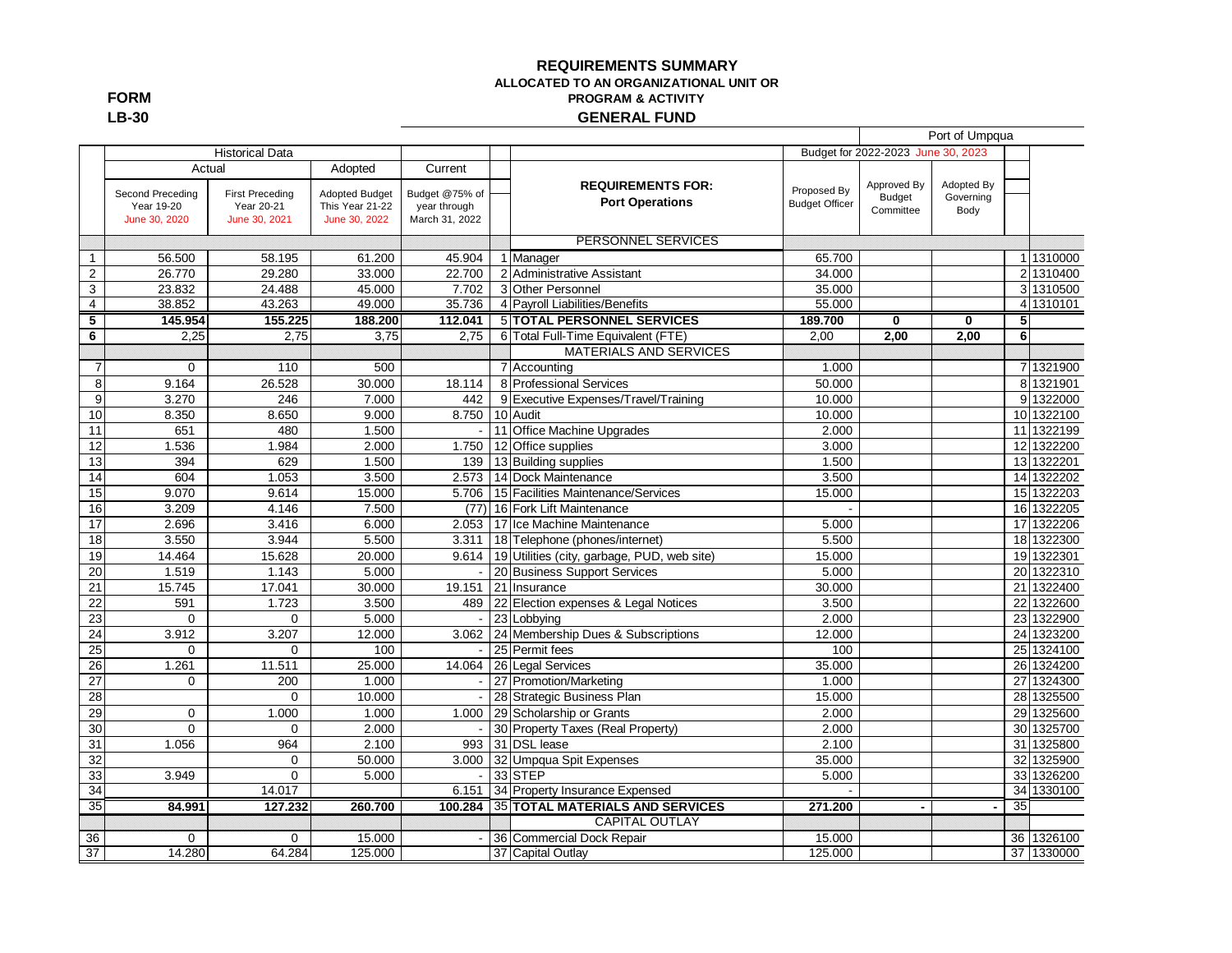| 38 | 14.280                  | 64.284  | 140.000 |  | <b>38 TOTAL CAPITAL OUTLAY</b>               | 140.000 |        | 38 |  |
|----|-------------------------|---------|---------|--|----------------------------------------------|---------|--------|----|--|
| 39 | 245.224                 | 346.742 | 588.900 |  | 212.325 39 TOTAL ORGANIZATIONAL REQUIREMENTS | 600.900 |        | 39 |  |
|    | 150-504-030 (Rev 10/14) |         |         |  |                                              |         | Page 2 |    |  |
|    |                         |         |         |  |                                              |         |        |    |  |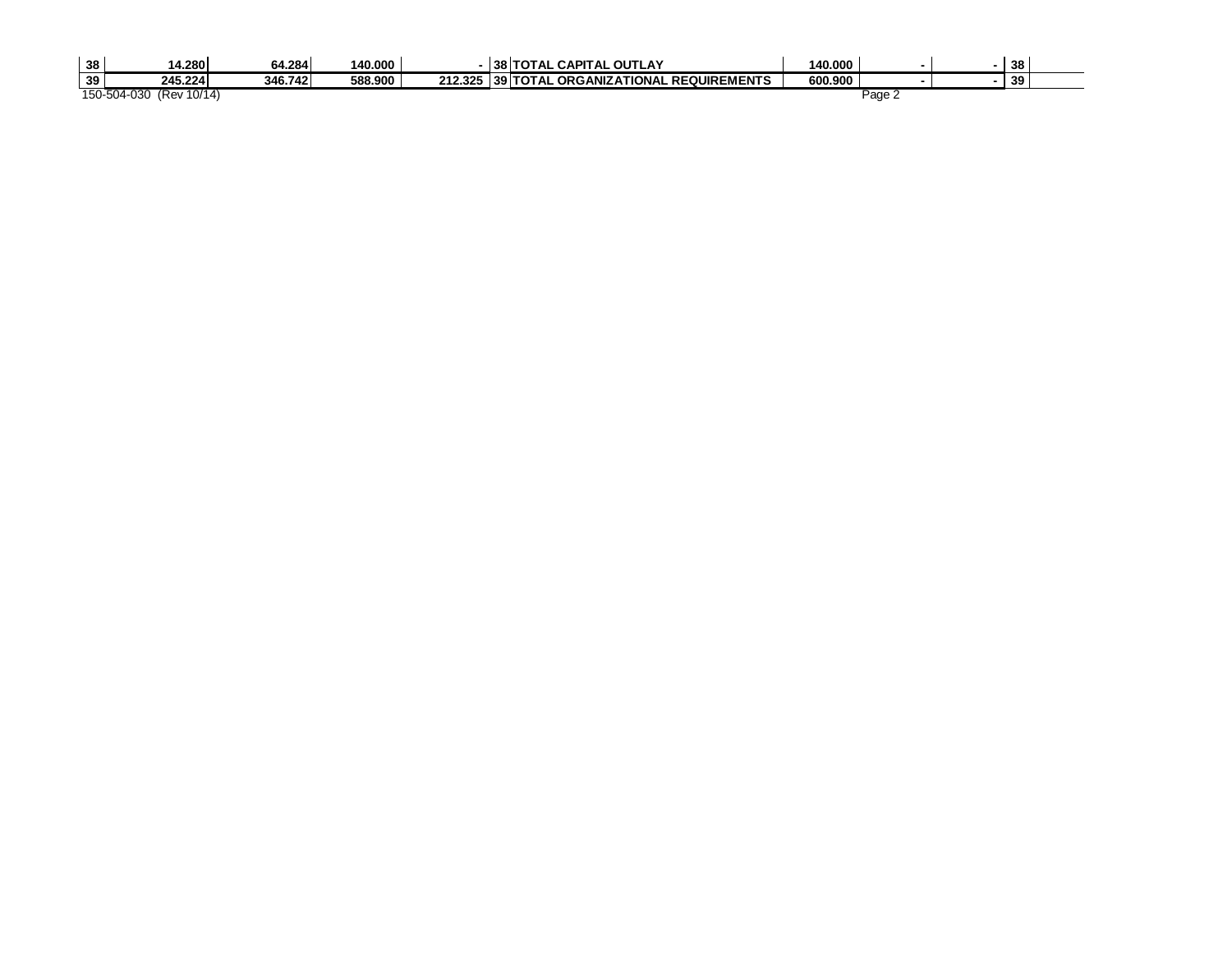### **REQUIREMENTS SUMMARY**

**NOT ALLOCATED TO AN ORGANIZATIONAL UNIT** 

**OR PROGRAM**

#### **GENERAL FUND**

|    |                                                           |                                                       |                                                                      |                                                                |                 | <b>Port Operations</b>                             |                                            |                                       | Port of Umpqua                  |                 |           |
|----|-----------------------------------------------------------|-------------------------------------------------------|----------------------------------------------------------------------|----------------------------------------------------------------|-----------------|----------------------------------------------------|--------------------------------------------|---------------------------------------|---------------------------------|-----------------|-----------|
|    |                                                           | <b>Historical Data</b>                                |                                                                      |                                                                |                 |                                                    |                                            | Budget for 2022-2023 June 30, 2023    |                                 |                 |           |
|    | Actual<br>Second Preceding<br>Year 19-20<br>June 30, 2020 | <b>First Preceding</b><br>Year 20-21<br>June 30, 2021 | Adopted<br><b>Adopted Budget</b><br>This Year 21-22<br>June 30, 2022 | Current<br>Budget @75%<br>of year through<br>March 31,<br>2022 |                 | <b>REQUIREMENTS DESCRIPTION</b>                    | Proposed<br>By<br><b>Budget</b><br>Officer | Approved<br>By<br>Budget<br>Committee | Adopted By<br>Governing<br>Body |                 |           |
|    | ٠                                                         |                                                       |                                                                      |                                                                |                 | <b>DEBT SERVICE</b><br><b>1 TOTAL DEBT SERVICE</b> | ۰.                                         |                                       |                                 |                 |           |
|    |                                                           |                                                       |                                                                      |                                                                |                 | <b>SPECIAL PAYMENTS</b>                            |                                            |                                       |                                 |                 |           |
|    | 55.549                                                    |                                                       |                                                                      |                                                                |                 | 2 Wagon Road Fund Pass-through Salmon Harbor       |                                            |                                       |                                 |                 | 2 1330800 |
|    | 35.000                                                    | 1.000                                                 | 125.000                                                              |                                                                |                 | 3 Grant Funding Available                          | 125.000                                    |                                       |                                 |                 | 3 1330801 |
|    | 90.549                                                    | 1.000                                                 | 125.000                                                              |                                                                |                 | <b>4 TOTAL SPECIAL PAYMENTS</b>                    | 125.000                                    |                                       |                                 |                 |           |
|    |                                                           |                                                       |                                                                      |                                                                |                 | <b>INTERFUND TRANSFERS OUT</b>                     |                                            |                                       |                                 |                 |           |
| 5  |                                                           |                                                       |                                                                      |                                                                |                 | 5 Maintenance Reserve Fund                         |                                            |                                       |                                 | 5               | 1385000   |
|    |                                                           |                                                       |                                                                      |                                                                |                 | 6 Dock Reserve Fund                                |                                            |                                       |                                 |                 | 6 1385100 |
|    |                                                           |                                                       |                                                                      |                                                                |                 | 7 Capital Projects Reserve Fund (new)              |                                            |                                       |                                 |                 |           |
|    |                                                           |                                                       |                                                                      |                                                                |                 | <b>8 TOTAL INTERFUND TRANSFERS</b>                 |                                            |                                       |                                 |                 |           |
|    |                                                           |                                                       |                                                                      |                                                                |                 | OPERATING CONTINGENCY                              |                                            |                                       |                                 |                 |           |
| 9  |                                                           |                                                       | 334.213                                                              |                                                                |                 | 9 TOTAL OPERATING CONTINGENCY                      | 338.004                                    |                                       |                                 |                 | 9 1340000 |
| 10 | 90.549                                                    | 1.000                                                 | 459.213                                                              |                                                                |                 | 10 Total Requirements Unallocated                  | 463.004                                    |                                       |                                 | 10              |           |
| 11 | 245.224                                                   | 346.742                                               | 588.900                                                              | 212.325                                                        |                 | 11 Total Organizational (allocated) Requirements   | 600.900                                    |                                       |                                 | 11              |           |
| 12 |                                                           |                                                       |                                                                      |                                                                |                 | 12 Reserved for future expenditure                 |                                            |                                       |                                 | 12              |           |
| 13 | 943.564                                                   | 950.253                                               |                                                                      |                                                                |                 | 13 Ending balance (prior years)                    |                                            |                                       |                                 | 13              |           |
| 14 |                                                           |                                                       |                                                                      |                                                                |                 | 14 UNAPPROPRIATED ENDING FUND BALANCE              |                                            |                                       |                                 | 14              |           |
| 15 | 1.279.337                                                 | 1.297.994                                             | 1.048.113                                                            |                                                                | 15 <sup>1</sup> | <b>TOTAL REQUIREMENTS</b>                          | 1.063.904                                  |                                       | ٠                               | 15 <sup>1</sup> |           |

**FORM LB-30**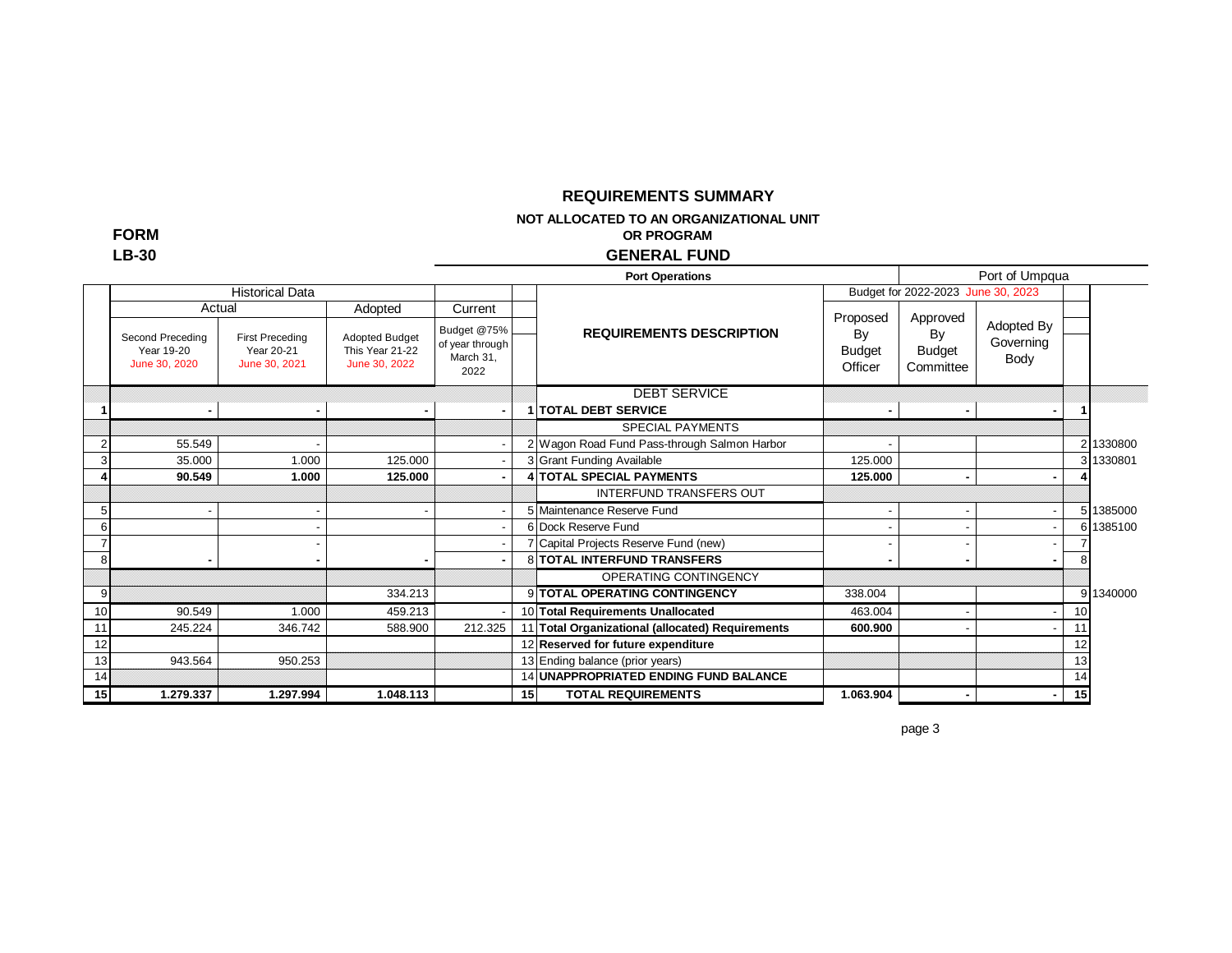This fund is authorized and established by resolution number #91-4 on August 1, 1991 for the following specified purposes: maintenance, repairs and capital improvements.

#### **MAINTENANCE RESERVE FUND RESOURCES AND REQUIREMENTS**

Year this reserve fund will be reviewed to be continued or abolished. Date cannot be more than 10 years after establishment.

|    |                                                    |                                                |                                                           |                                                  |                                                    | Review year: 2031                    |                                    |                              |                  |
|----|----------------------------------------------------|------------------------------------------------|-----------------------------------------------------------|--------------------------------------------------|----------------------------------------------------|--------------------------------------|------------------------------------|------------------------------|------------------|
|    |                                                    |                                                |                                                           |                                                  | <b>MAINTENANCE</b>                                 |                                      | Port of Umpqua                     |                              |                  |
|    |                                                    | <b>Historical Data</b>                         |                                                           |                                                  |                                                    |                                      | Budget for 2022-2023 June 30, 2023 |                              |                  |
|    |                                                    | Actual                                         | Adopted                                                   | Current                                          | <b>DESCRIPTION</b>                                 |                                      |                                    |                              |                  |
|    | Second<br>Preceding<br>Year 19-20<br>June 30, 2020 | First Preceding<br>Year 20-21<br>June 30, 2021 | <b>Adopted Budget</b><br>This Year 21-22<br>June 30, 2022 | Budget @75%<br>of year through<br>March 31, 2022 | <b>RESOURCES AND REQUIREMENTS</b>                  | Proposed By<br><b>Budget Officer</b> | Approved By<br>Budget<br>Committee | Adopted By<br>Governing Body |                  |
|    |                                                    |                                                |                                                           |                                                  | <b>RESOURCES</b>                                   |                                      |                                    |                              |                  |
|    | 55.751                                             | 55.838                                         | 55.838                                                    |                                                  | Cash on hand* (cash basis) or                      | 55.866                               |                                    |                              |                  |
|    |                                                    |                                                |                                                           |                                                  | 2 Working Capital (accrual basis)                  |                                      |                                    |                              | $\overline{2}$   |
|    |                                                    |                                                |                                                           |                                                  | 3 Previously levied taxes estimated to be received |                                      |                                    |                              | 3                |
|    | 67                                                 | 28                                             | 28                                                        |                                                  | 4 Interest                                         | 6                                    |                                    |                              | 4                |
|    |                                                    |                                                |                                                           |                                                  | 5 Transferred IN, from other funds                 |                                      |                                    |                              | 5                |
|    |                                                    |                                                |                                                           |                                                  | 6 Directly deposited funds                         |                                      |                                    |                              | $6 \overline{6}$ |
|    | 55.818                                             | 55.866                                         | 55.866                                                    |                                                  | Total Resources, except taxes to be levied         | 55.872                               |                                    |                              | $\overline{7}$   |
|    |                                                    |                                                |                                                           |                                                  | 8 Taxes estimated to be received                   |                                      |                                    |                              | 8                |
| 9  |                                                    |                                                |                                                           |                                                  | 9 Taxes collected in year levied                   |                                      |                                    |                              | 9                |
| 10 | 55.818                                             | 55.866                                         | 55.866                                                    |                                                  | 10 TOTAL RESOURCES                                 | 55.872                               | $\blacksquare$                     |                              | 10               |
|    |                                                    |                                                |                                                           |                                                  | <b>REQUIREMENTS**</b>                              |                                      |                                    |                              |                  |
| 11 |                                                    |                                                | 55.866                                                    |                                                  | 11 Capital Outlay > Port Operation                 | 55.872                               |                                    |                              | 11               |
| 12 |                                                    |                                                |                                                           |                                                  | 12 Transfers Out > Port Operation                  |                                      |                                    |                              | 12               |
| 13 |                                                    |                                                |                                                           |                                                  | 13 Ending balance (prior years)                    |                                      |                                    |                              | 13               |
| 14 | 55.818                                             | 55.866                                         |                                                           |                                                  | 14 RESERVED FOR FUTURE EXPENDITURE                 |                                      |                                    |                              | 14               |
| 15 | 55.818                                             | 55.866                                         | 55.866                                                    | $\blacksquare$                                   | 15 TOTAL REQUIREMENTS                              | 55.872                               | -                                  |                              | 15               |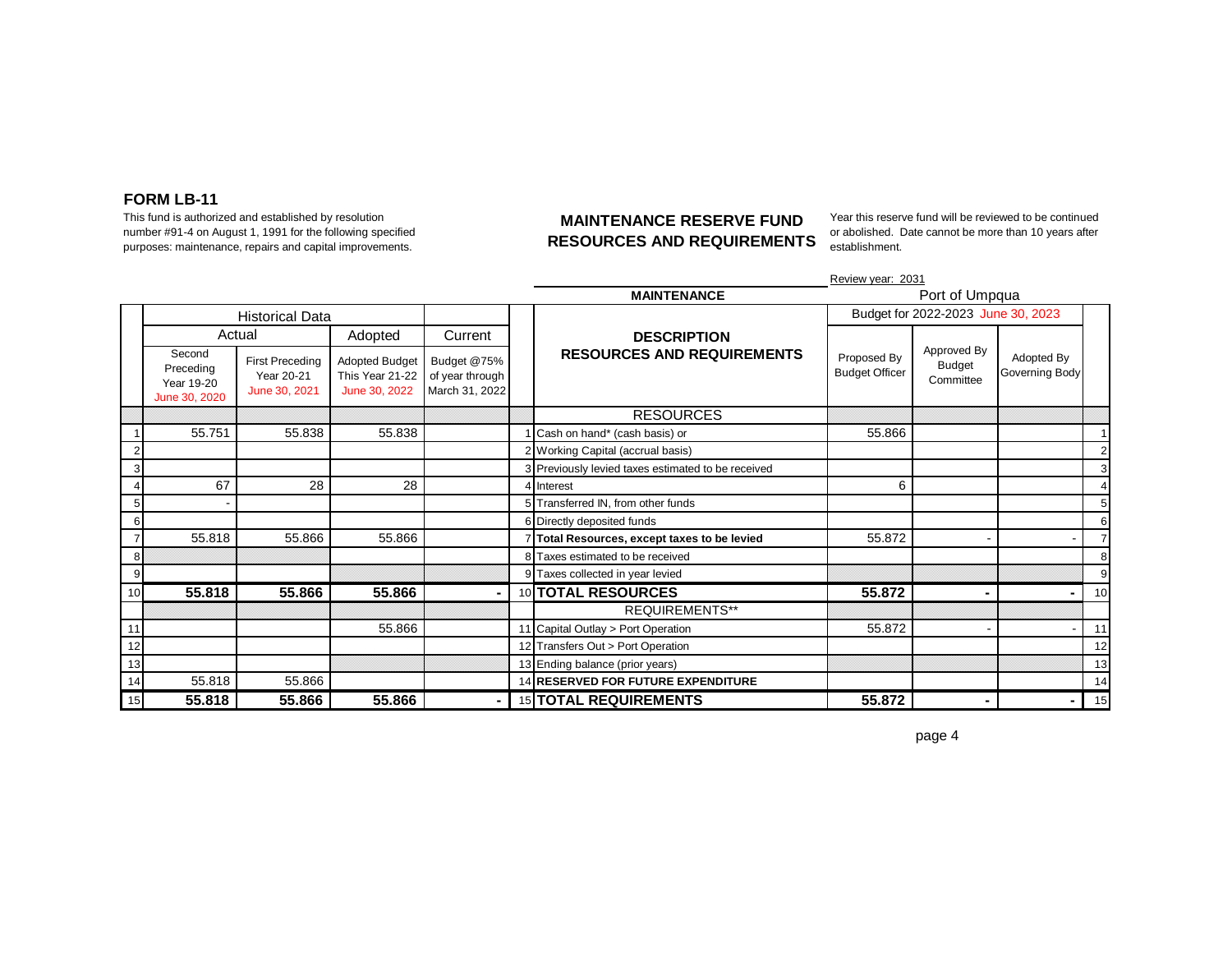This fund is authorized and established by resolution number #93-3 on July 9, 1993 for the following specified purposes: maintenance, repairs and capital improvements to dock.

### **DOCK RESERVE FUND RESOURCES AND REQUIREMENTS**

Year this reserve fund will be reviewed to be continued or abolished. Date cannot be more than 10 years after establishment.

Review year: 2022

|    |                                                    |                                                       |                                                           |                                                  | <b>DOCK</b>                                        |                                      | Port of Umpqua                     |                                 |    |
|----|----------------------------------------------------|-------------------------------------------------------|-----------------------------------------------------------|--------------------------------------------------|----------------------------------------------------|--------------------------------------|------------------------------------|---------------------------------|----|
|    |                                                    | <b>Historical Data</b>                                |                                                           |                                                  |                                                    |                                      | Budget for 2022-2023 June 30, 2023 |                                 |    |
|    |                                                    | Actual                                                | Adopted                                                   | Current                                          | <b>DESCRIPTION</b>                                 |                                      |                                    |                                 |    |
|    | Second<br>Preceding<br>Year 19-20<br>June 30, 2020 | <b>First Preceding</b><br>Year 20-21<br>June 30, 2021 | <b>Adopted Budget</b><br>This Year 21-22<br>June 30, 2022 | Budget @75% of<br>year through<br>March 31, 2022 | <b>RESOURCES AND REQUIREMENTS</b>                  | Proposed By<br><b>Budget Officer</b> | Approved By<br>Budget<br>Committee | Adopted By<br>Governing<br>Body |    |
|    |                                                    |                                                       |                                                           |                                                  | <b>RESOURCES</b>                                   |                                      |                                    |                                 |    |
|    | 172.866                                            | 176.313                                               | 176.313                                                   |                                                  | Cash on hand* (cash basis) or                      | 176.761                              |                                    |                                 |    |
|    |                                                    |                                                       |                                                           |                                                  | 2 Working Capital (accrual basis)                  |                                      |                                    |                                 |    |
|    |                                                    |                                                       |                                                           |                                                  | 3 Previously levied taxes estimated to be received |                                      |                                    |                                 | 3  |
|    | 207                                                | 88                                                    | 88                                                        |                                                  | 4 Interest                                         | 20                                   |                                    |                                 |    |
| 5  |                                                    |                                                       |                                                           |                                                  | 5 Transferred IN, from other funds                 |                                      |                                    |                                 |    |
| 6  | 3.240                                              | 360                                                   | 400                                                       |                                                  | 6 Directly deposited funds                         | 1.000                                |                                    |                                 | 6  |
|    | 176.313                                            | 176.761                                               | 176.801                                                   |                                                  | Total Resources, except taxes to be levied         | 177.781                              |                                    |                                 |    |
| 8  |                                                    |                                                       |                                                           |                                                  | 8 Taxes estimated to be received                   |                                      |                                    |                                 | 8  |
| 9  |                                                    |                                                       |                                                           |                                                  | 9 Taxes collected in year levied                   |                                      |                                    |                                 | 9  |
| 10 | 176.313                                            | 176.761                                               | 176.801                                                   |                                                  | 10 TOTAL RESOURCES                                 | 177.781                              | ۰                                  |                                 | 10 |
|    |                                                    |                                                       |                                                           |                                                  | <b>REQUIREMENTS**</b>                              |                                      |                                    |                                 |    |
| 11 |                                                    |                                                       | 176.801                                                   |                                                  | 11 Capital Outlay > Port Operation                 | 177.781                              |                                    |                                 | 11 |
| 12 |                                                    |                                                       |                                                           |                                                  | 12 Transfers Out > Port Operation                  |                                      |                                    |                                 | 12 |
| 12 |                                                    |                                                       |                                                           |                                                  | 12 Ending balance (prior years)                    |                                      |                                    |                                 | 12 |
| 13 | 176.313                                            | 176.761                                               |                                                           |                                                  | 13 RESERVED FOR FUTURE EXPENDITURE                 |                                      |                                    |                                 | 13 |
| 14 | 176.313                                            | 176.761                                               | 176.801                                                   |                                                  | <b>14 TOTAL REQUIREMENTS</b>                       | 177.781                              |                                    |                                 | 14 |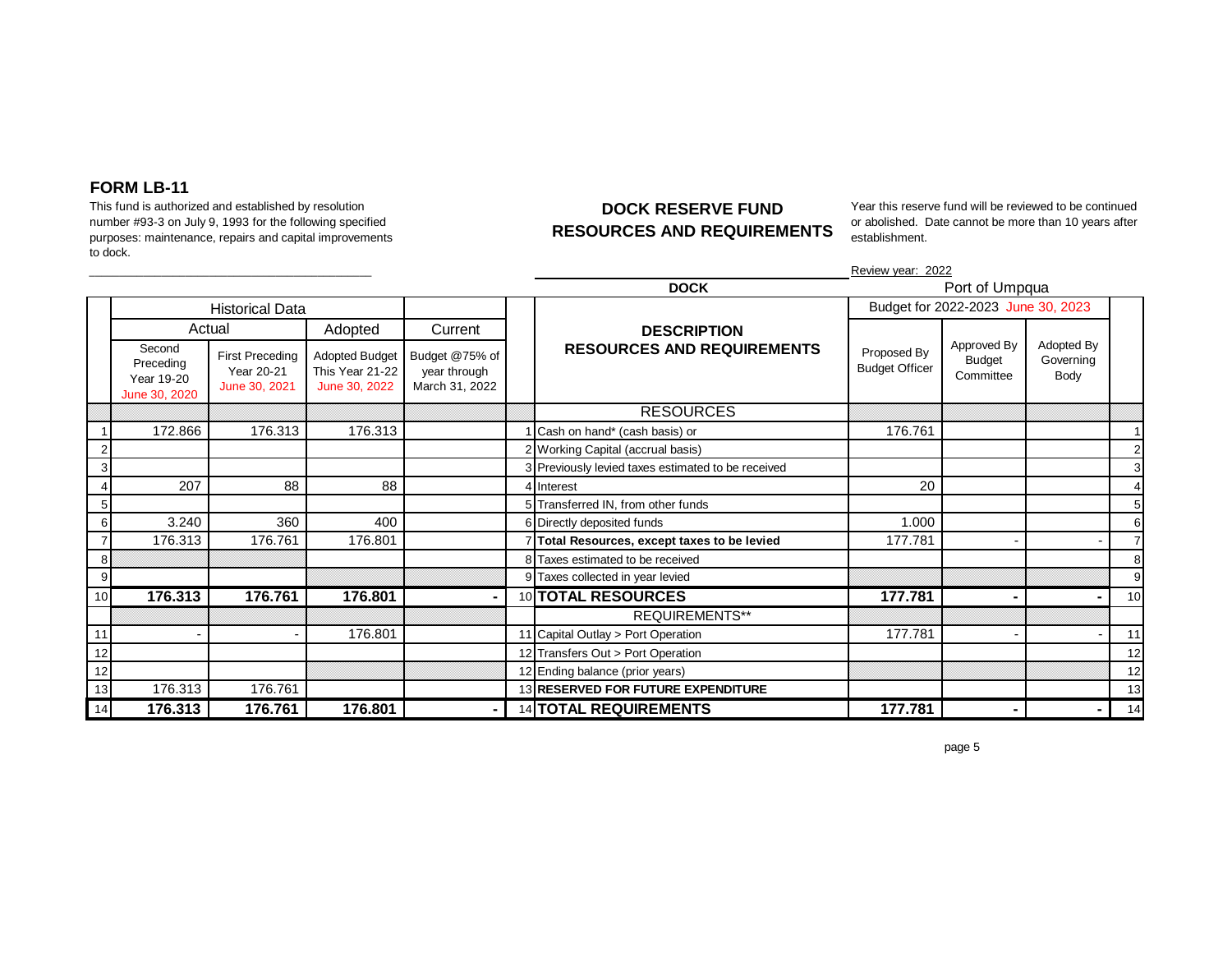This fund is authorized and established by resolution number 19- 01 on May 15, 2019 with the FY 2019-2020 Budget for the following specified purposes: Capital Improvements, Acquisitions, Investments, and Operations

## **CAPITAL PROJECTS RESERVE FUND RESOURCES AND REQUIREMENTS**

Year this reserve fund will be reviewed to be continued or abolished. Date cannot be more than 10 years after establishment.

|                 |                                                 |                                                       |                                                           |                                                  |                                                    | Review year: 2029                    |                                        |                              |    |
|-----------------|-------------------------------------------------|-------------------------------------------------------|-----------------------------------------------------------|--------------------------------------------------|----------------------------------------------------|--------------------------------------|----------------------------------------|------------------------------|----|
|                 |                                                 |                                                       |                                                           |                                                  | <b>CAPITAL PROJECTS</b>                            |                                      | Port of Umpqua                         |                              |    |
|                 |                                                 | <b>Historical Data</b>                                |                                                           |                                                  |                                                    |                                      | Budget for 2022-2023 June 30, 2023     |                              |    |
|                 | Actual                                          |                                                       | Adopted                                                   | Current                                          | <b>DESCRIPTION</b>                                 |                                      |                                        |                              |    |
|                 | Second Preceding<br>Year 19-20<br>June 30, 2020 | <b>First Preceding</b><br>Year 20-21<br>June 30, 2021 | <b>Adopted Budget</b><br>This Year 21-22<br>June 30, 2022 | Budget @75% of<br>year through<br>March 31, 2022 | <b>RESOURCES AND REQUIREMENTS</b>                  | Proposed By<br><b>Budget Officer</b> | Approved By<br><b>Budget Committee</b> | Adopted By<br>Governing Body |    |
|                 |                                                 |                                                       |                                                           |                                                  | <b>RESOURCES</b>                                   |                                      |                                        |                              |    |
|                 | 446.734                                         | 447.269                                               | 447.269                                                   |                                                  | Cash on hand* (cash basis) or                      | 381.721                              |                                        |                              |    |
|                 |                                                 |                                                       |                                                           |                                                  | 2 Working Capital (accrual basis)                  |                                      |                                        |                              |    |
|                 |                                                 |                                                       |                                                           |                                                  | 3 Previously levied taxes estimated to be received |                                      |                                        |                              |    |
|                 | 535                                             | 218                                                   | 223                                                       |                                                  | 4 Interest                                         | 50                                   |                                        |                              |    |
|                 |                                                 |                                                       |                                                           |                                                  | 5 Transferred IN, from other funds                 |                                      |                                        |                              |    |
|                 |                                                 |                                                       |                                                           |                                                  | 6 Directly deposited funds                         | 10.800                               |                                        |                              | 6  |
|                 | 447.269                                         | 447.487                                               | 447.492                                                   |                                                  | Total Resources, except taxes to be levied         | 392.571                              |                                        |                              |    |
|                 |                                                 |                                                       |                                                           |                                                  | 8 Taxes estimated to be received                   |                                      |                                        |                              | 8  |
|                 |                                                 |                                                       |                                                           |                                                  | 9 Taxes collected in year levied                   |                                      |                                        |                              | 9  |
| 10 <sup>1</sup> | 447.269                                         | 447.487                                               | 447.492                                                   |                                                  | 10 TOTAL RESOURCES                                 | 392.571                              |                                        |                              | 10 |
|                 |                                                 |                                                       |                                                           |                                                  | <b>REQUIREMENTS**</b>                              |                                      |                                        |                              |    |
| 11              |                                                 | 65.766                                                | 447.492                                                   |                                                  | 11 Capital Outlay > Port Operation                 | 392.571                              |                                        |                              | 11 |
| 12              |                                                 |                                                       |                                                           |                                                  | 12 Transfers Out > Operation Fund                  |                                      |                                        |                              | 12 |
| 12              |                                                 |                                                       |                                                           |                                                  | 12 Ending balance (prior years)                    |                                      |                                        |                              | 12 |
| 13              | 447.269                                         | 381.721                                               |                                                           |                                                  | 13 RESERVED FOR FUTURE EXPENDITURE                 |                                      |                                        |                              | 13 |
| 14              | 447.269                                         | 447.487                                               | 447.492                                                   | ۰                                                | 14 TOTAL REQUIREMENTS                              | 392.571                              |                                        |                              | 14 |